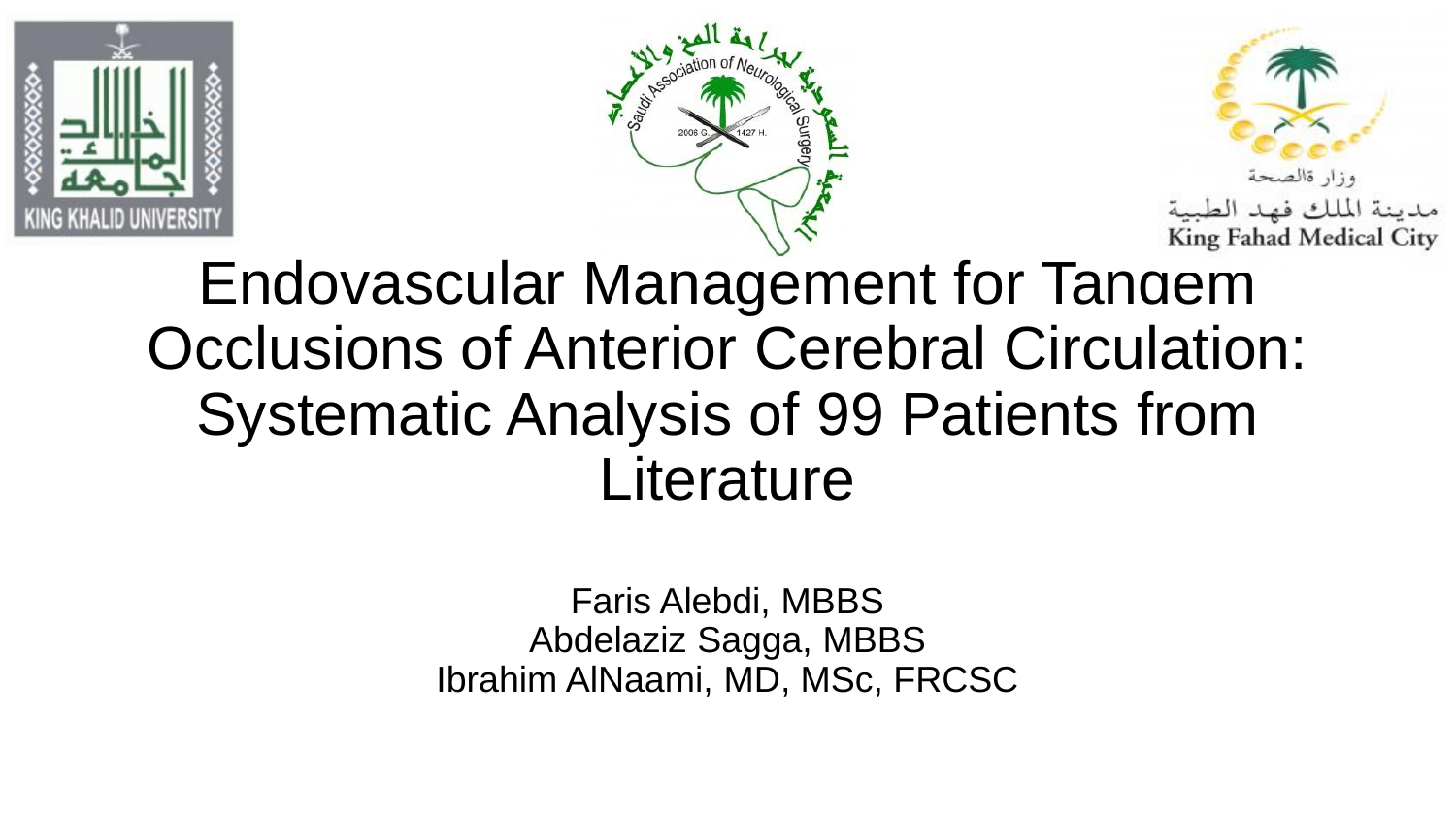- Tandem occlusion is defined as stenosis or occlusion of the extracranial carotid artery that is associated with thromboembolism of the intracranial carotid, middle cerebral artery (MCA) or anterior cerebral artery (ACA).
- 8% of stroke patients.

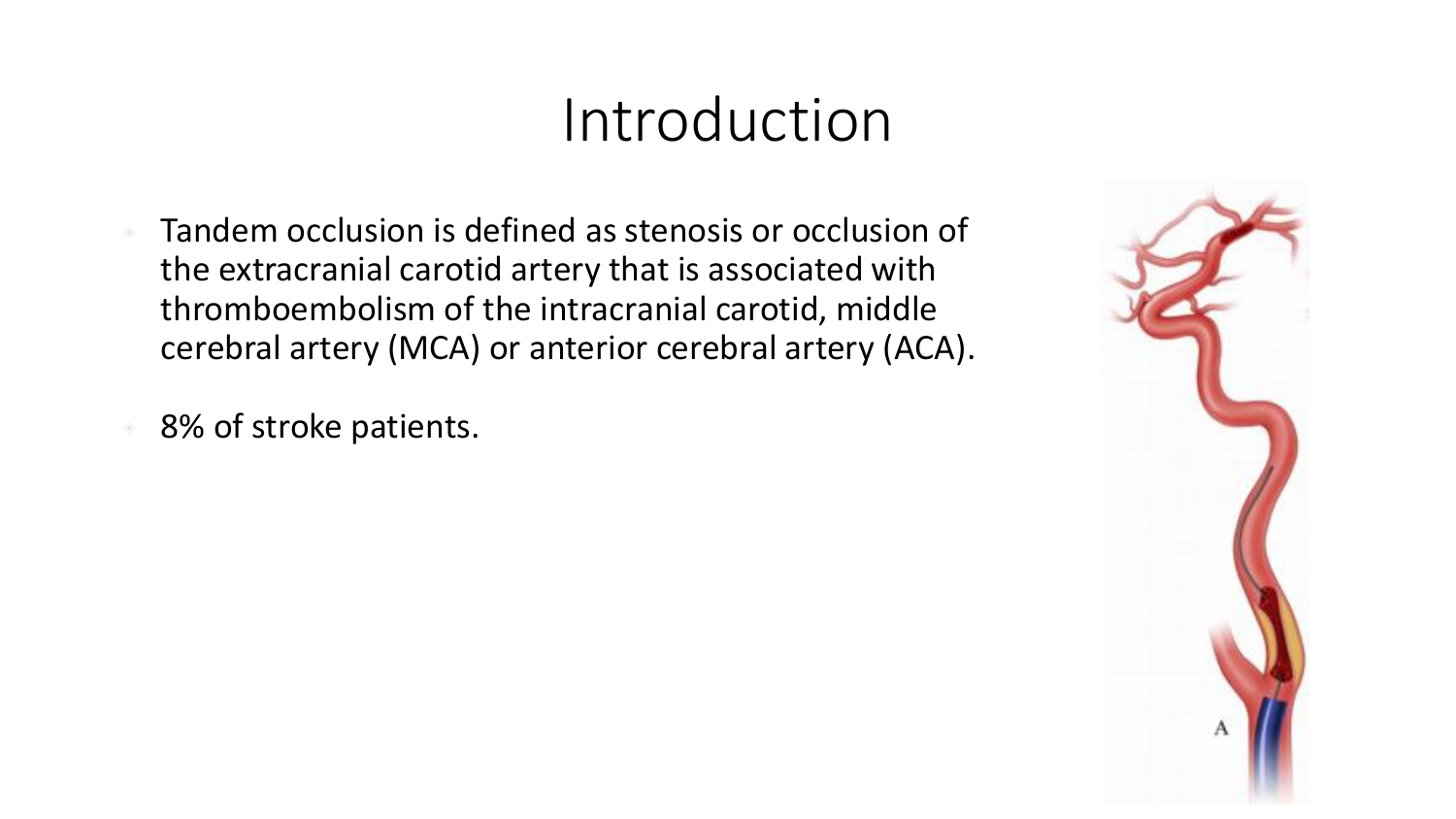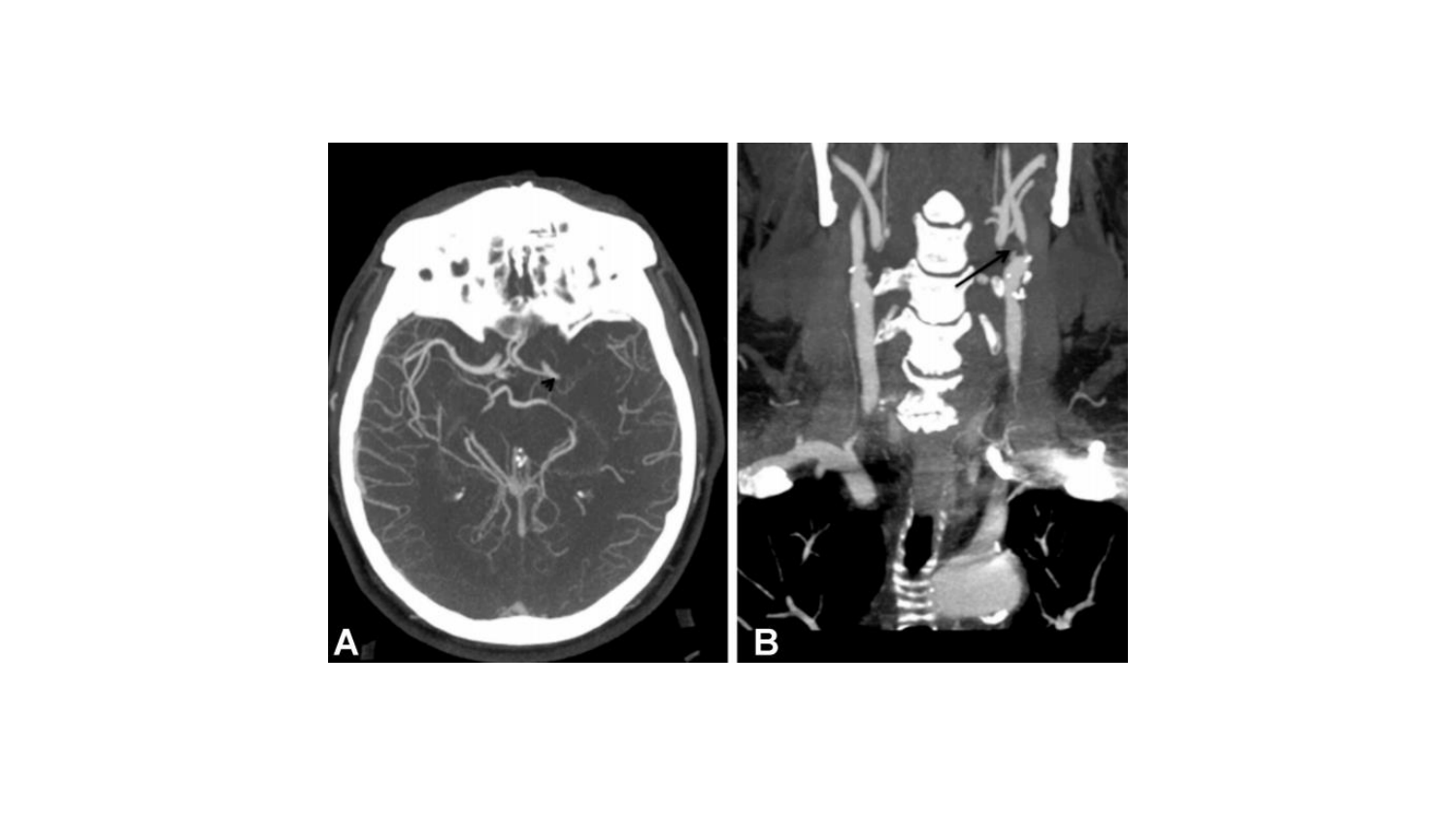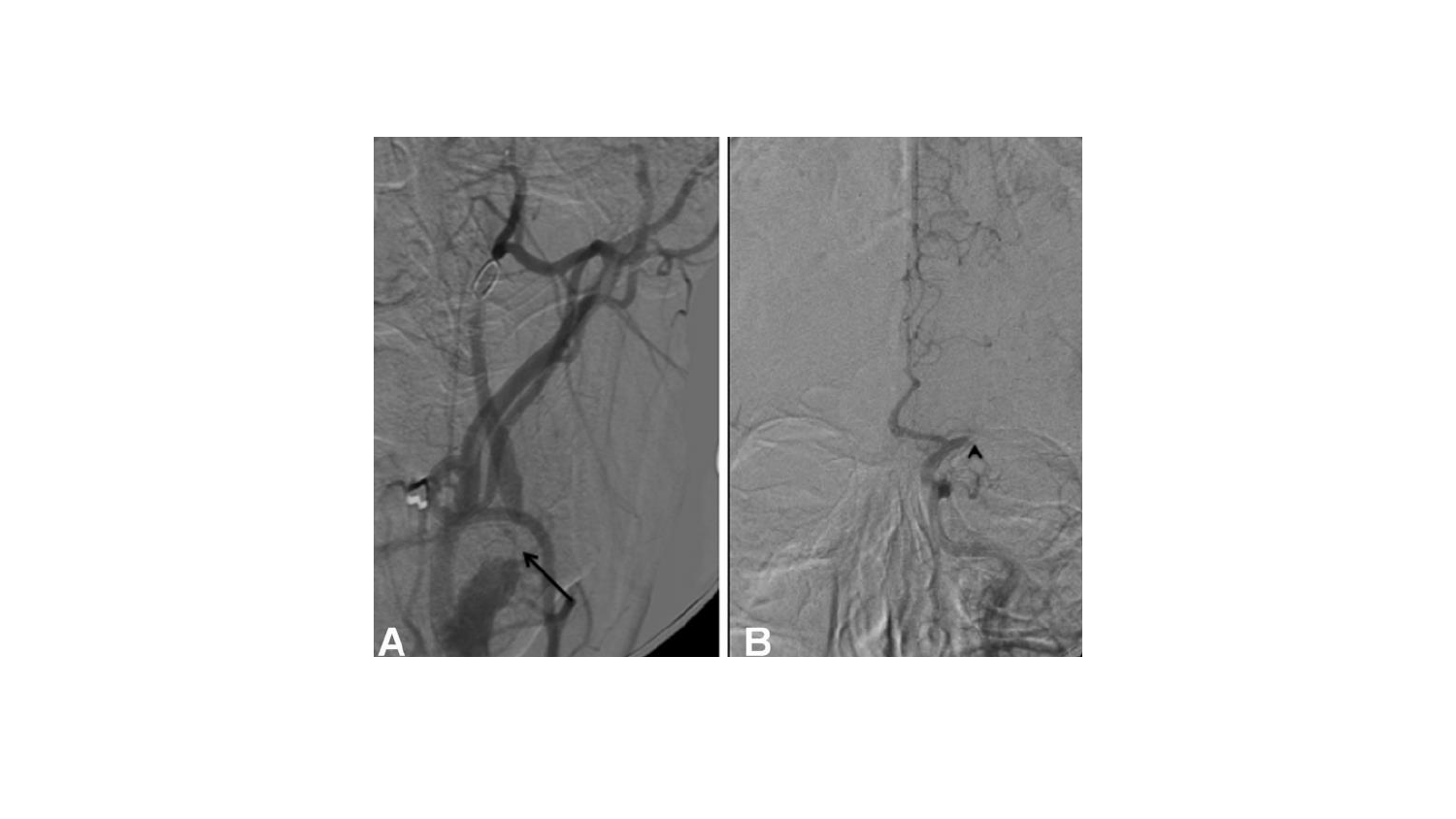- Although tissue plasminogen activator (t-PA) is the standard of care in stroke management, only 30% of patients receiving IV t-PA recovered to a good clinical outcome.
- This poor outcome is attributed to the limited delivery of the thrombolytic to anterior cerebral circulation due to the proximal ICA stenosis/occlusion.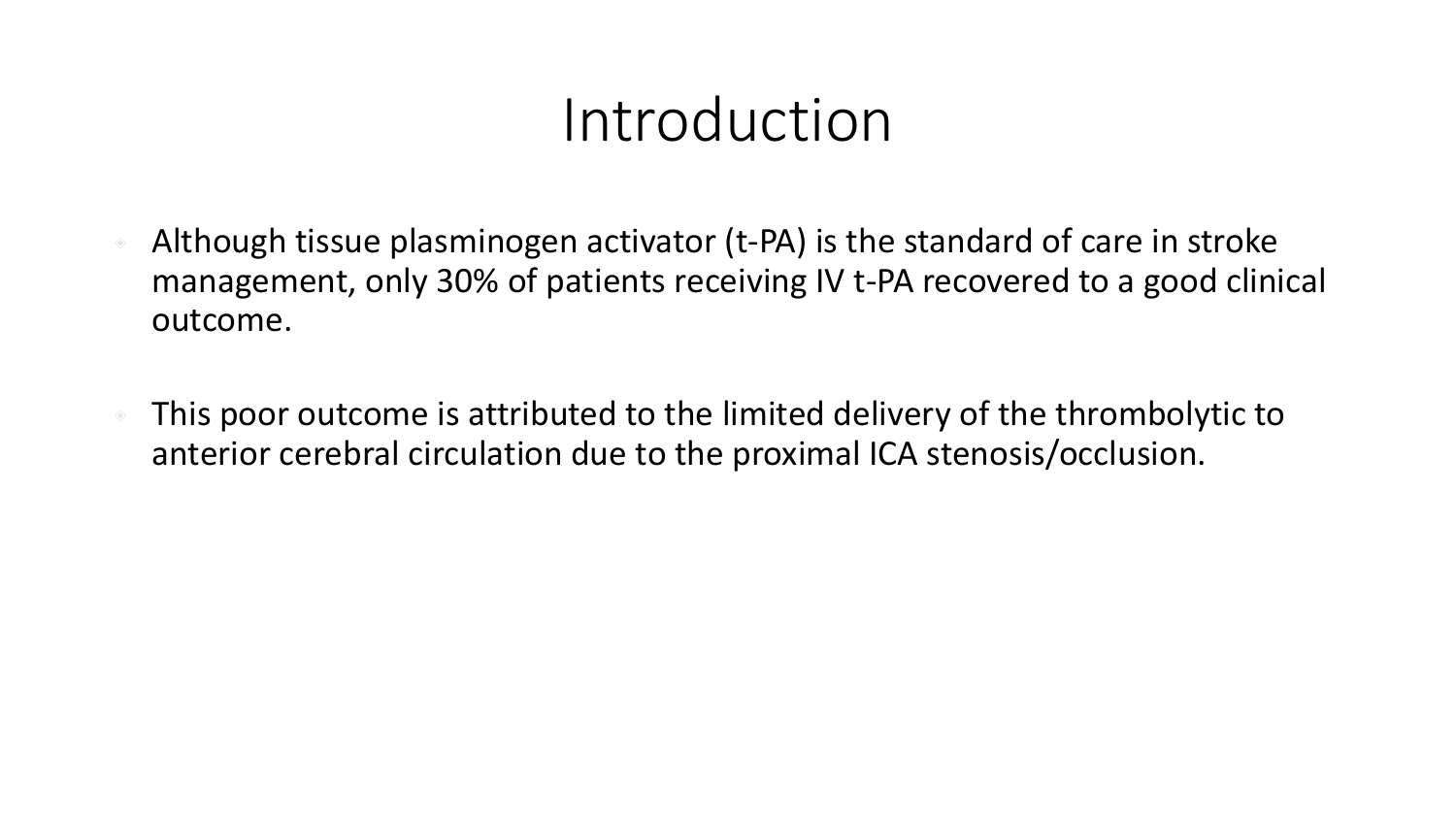- ◈ New endovascular treatment of tandem cerebral occlusions have been developed showing promising results.
- ◈ Two approaches have been described, retro- and anterograde based on the sequence of addressing the two lesions.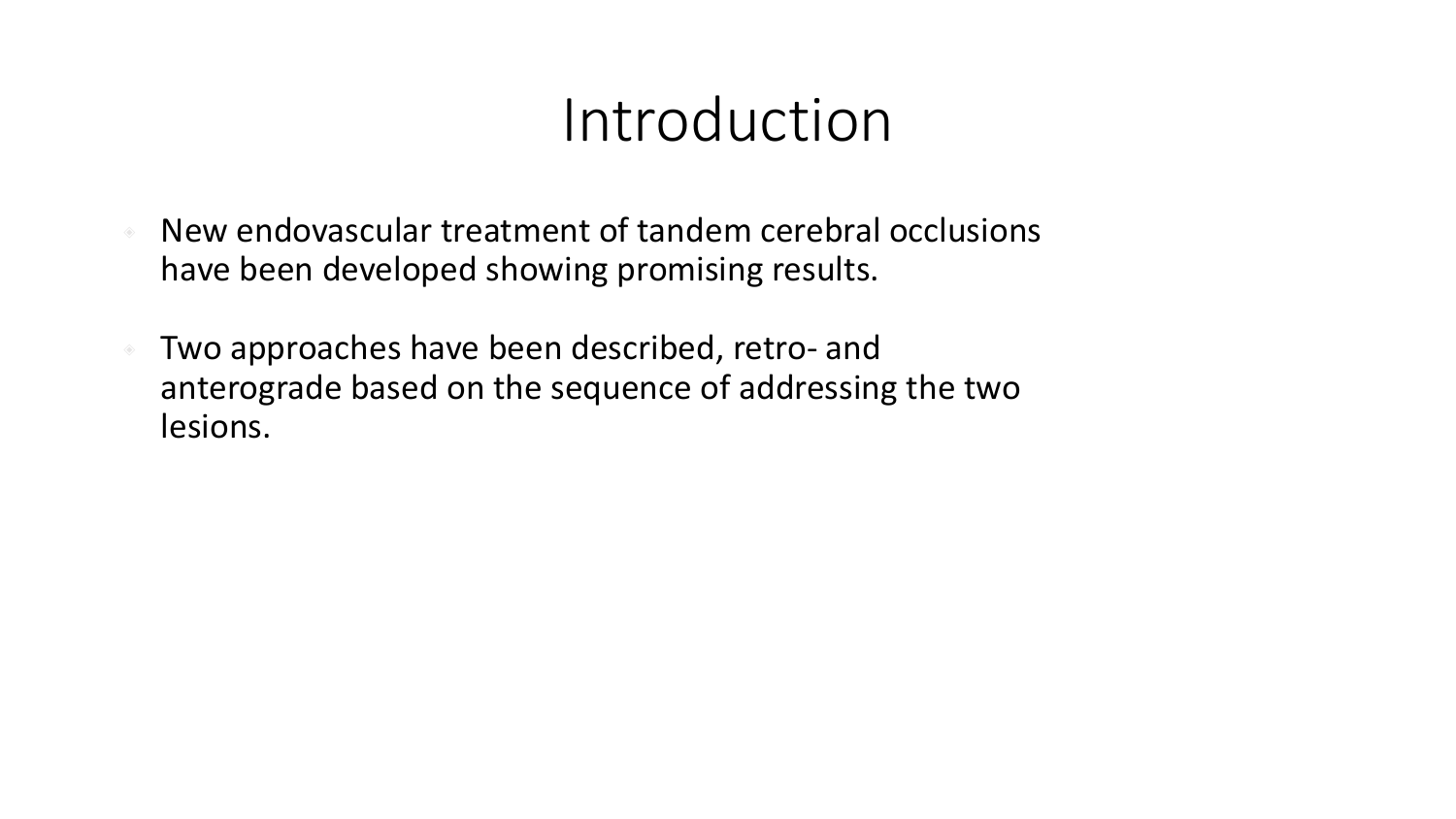#### Anterograde Approach

◈ Anterograde is when extracranial revascularization is done first followed by intracranial recanalization.

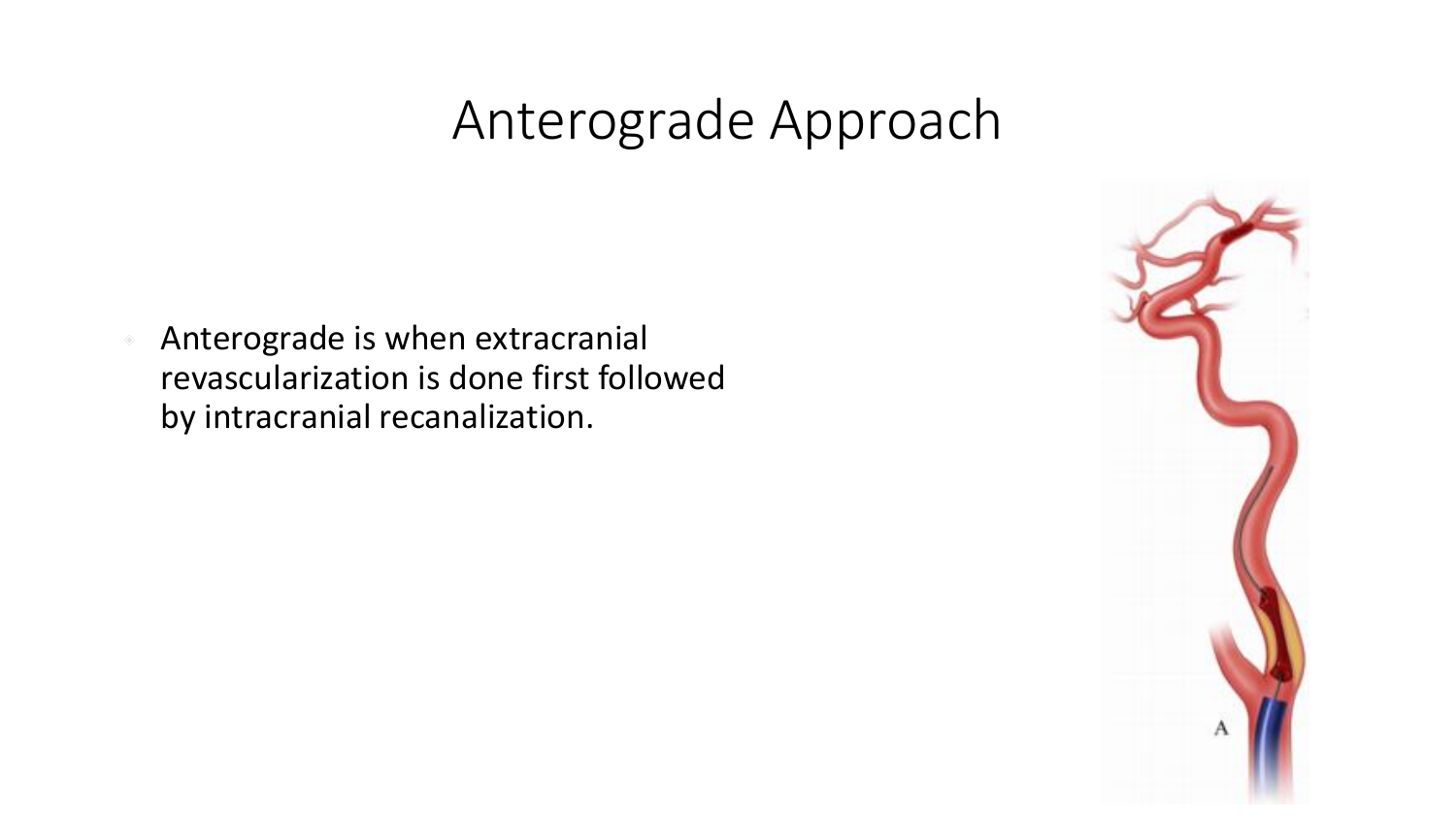#### Retrograde Approach

◈ Retrograde is intracranial recanalization is done first followed by extracranial revascularization.

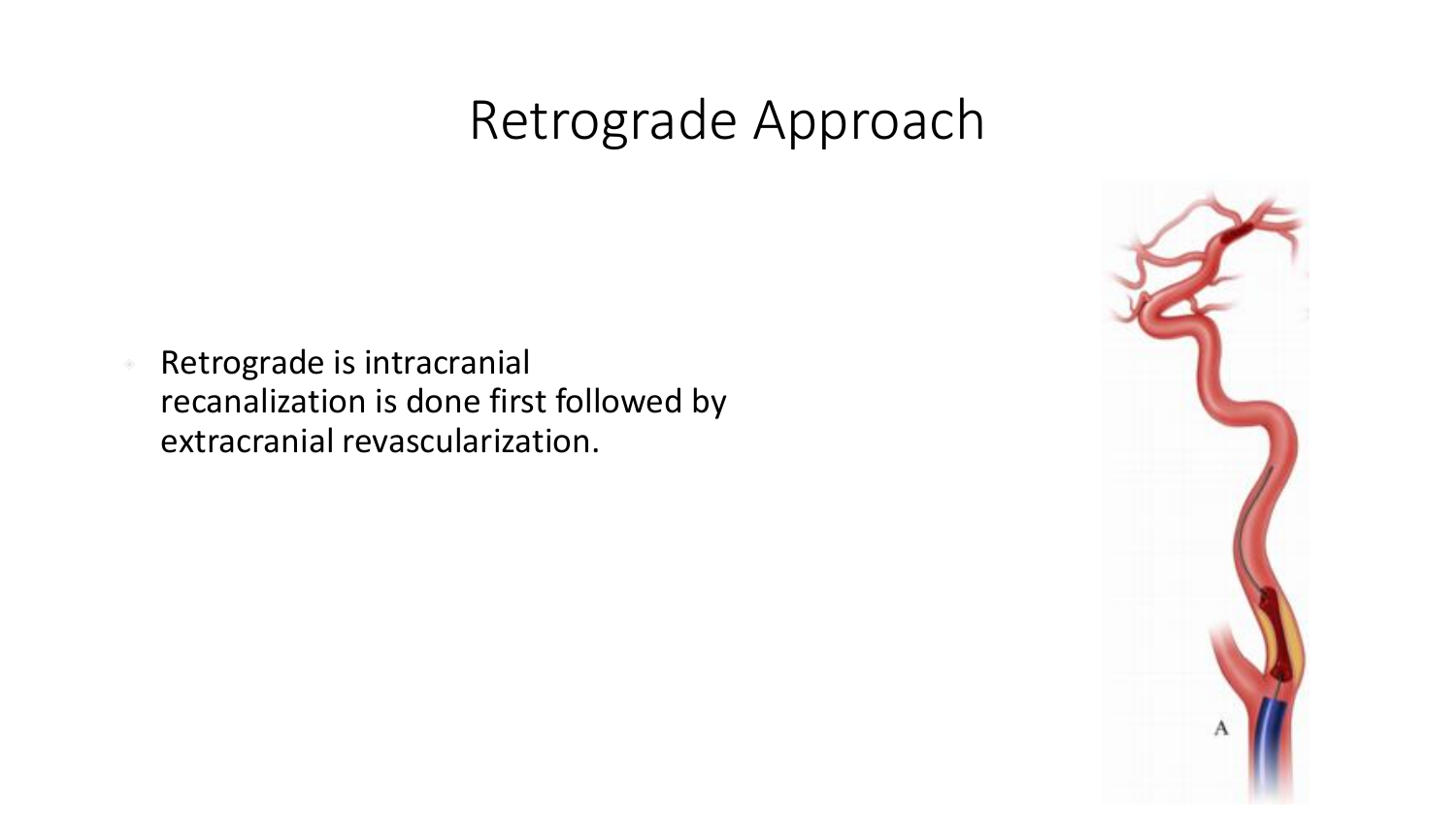- mRS: Modified Rankin Scale measures disability or dependence in activities of daily living in stroke victims.
- NIHSS: National Institutes of Health Stroke Scale evaluate neurological outcome and degree of recovery in stroke patients.
- TICI: Thrombolysis In Cerebral Infarction is a angiographic grading system for determining the response of therapy for ischemic stroke.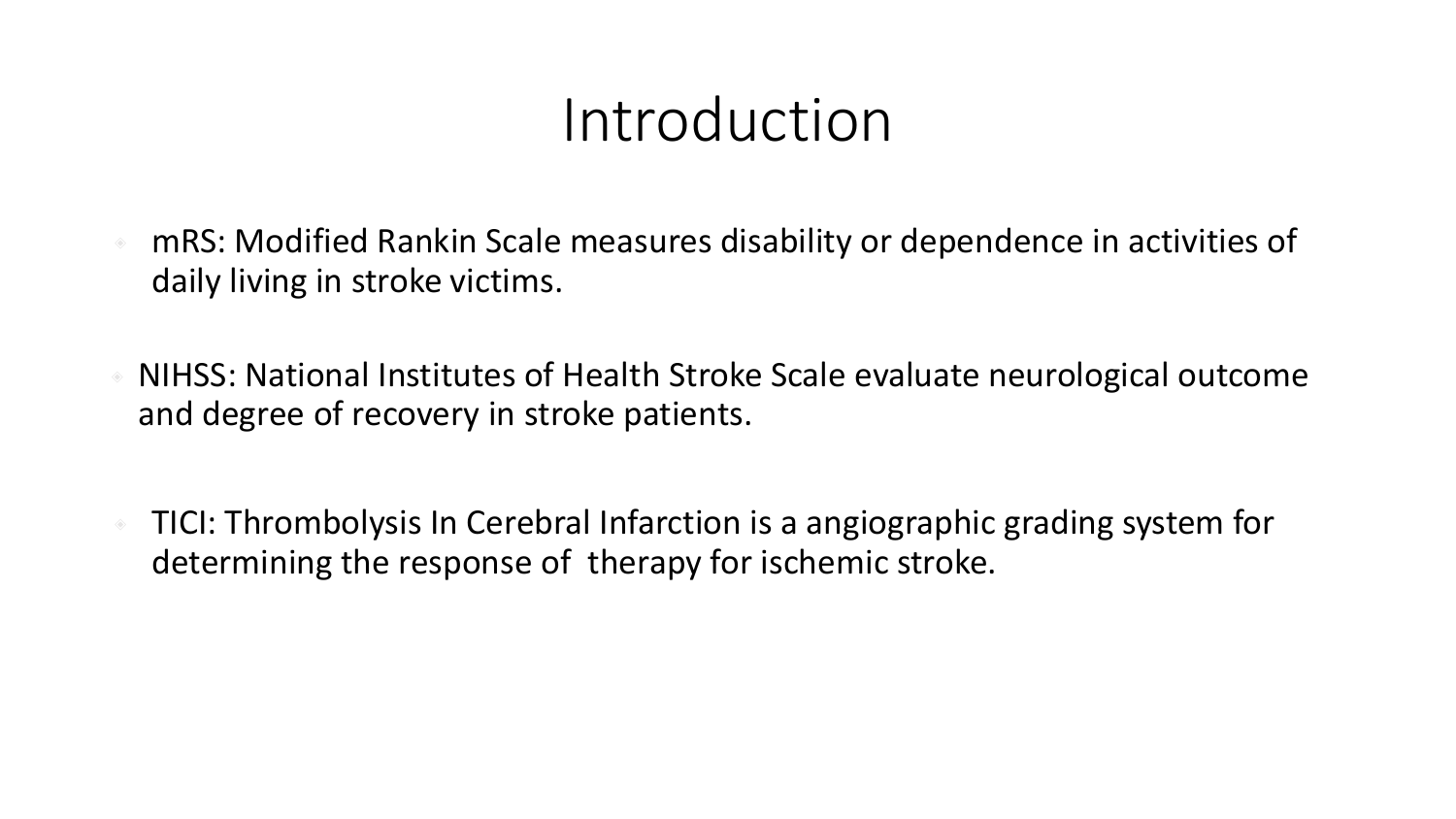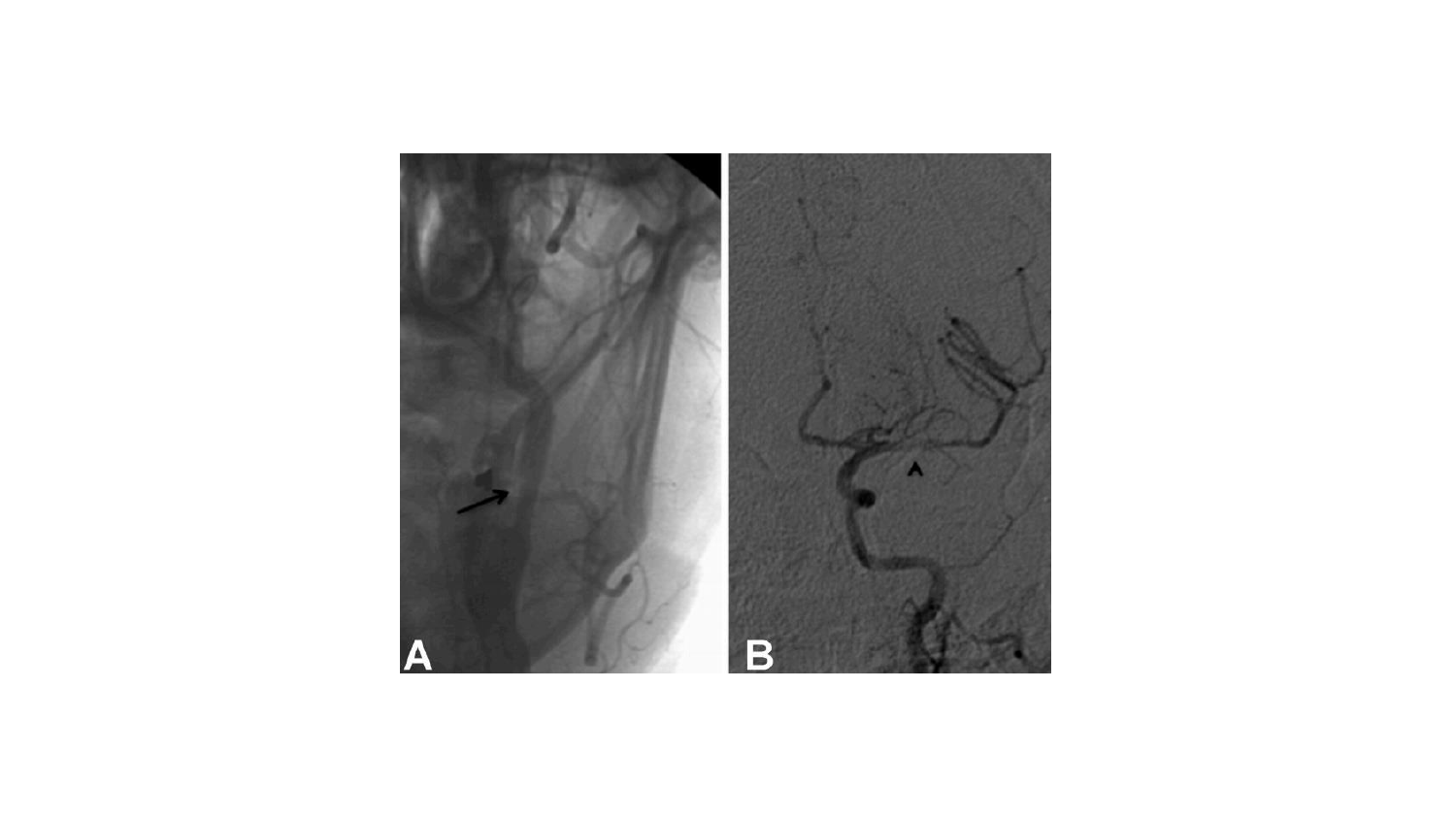# Methodology

- Literature review was carried out using PubMed.
- We reviewed studies that described endovascular management for patients with tandem occlusions/stenoses of extracranial and intracranial arteries of the anterior cerebral circulation from the year 2013 to 2015.
- Inclusion criteria was defined for:
	- Patients who are  $\geq$  18 year old at time of diagnosis.
	- Published in English in Literature.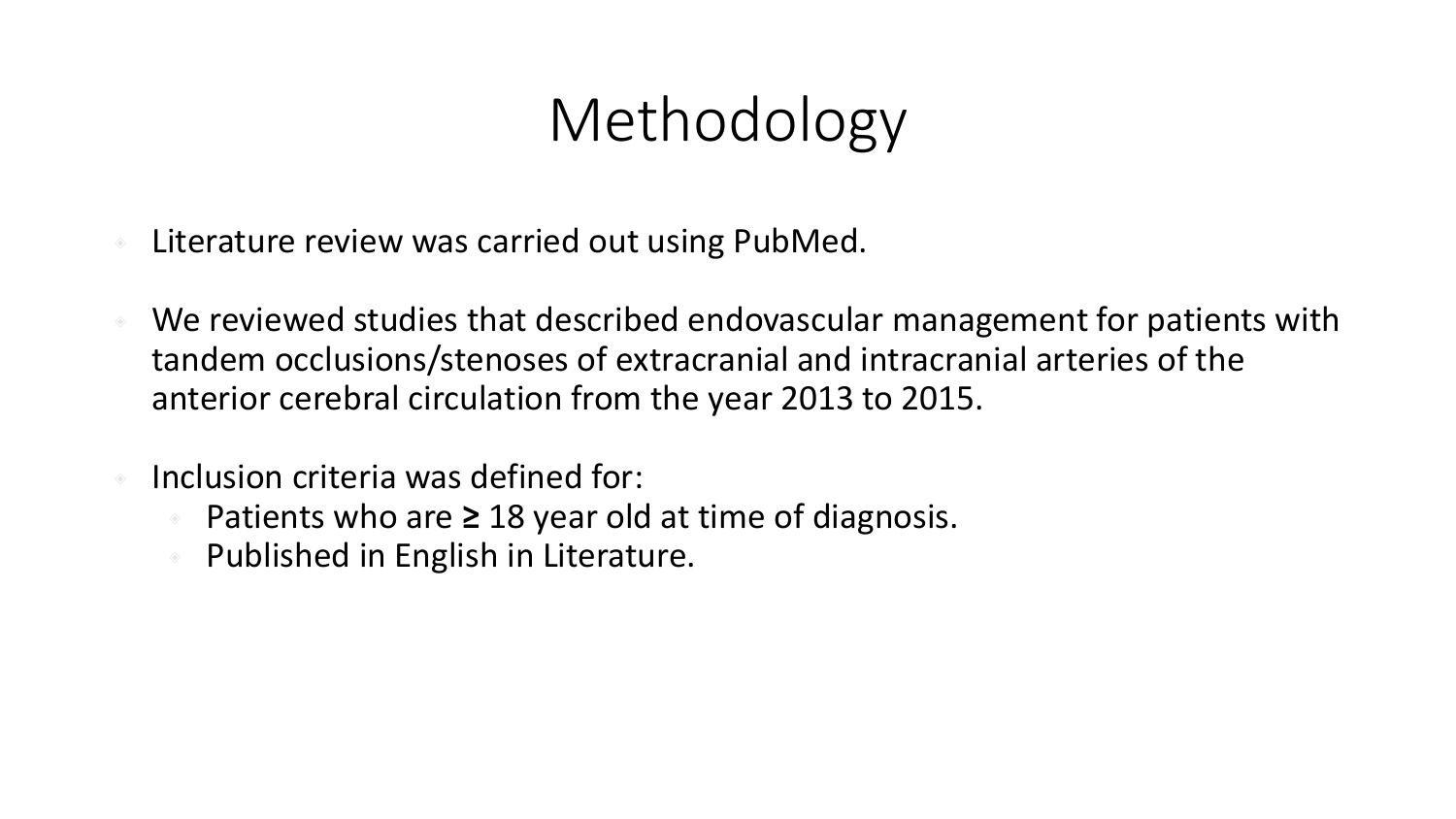# Methodology

- **Exclusion Criteria:** 
	- Studies that didn't describe most of the parameters of interest.
	- Studies that described the variables and results indiscriminately between patients.
	- Review articles.
	- Published abstracts and conference presentations.
- Analysis was performed using SPSS version 21.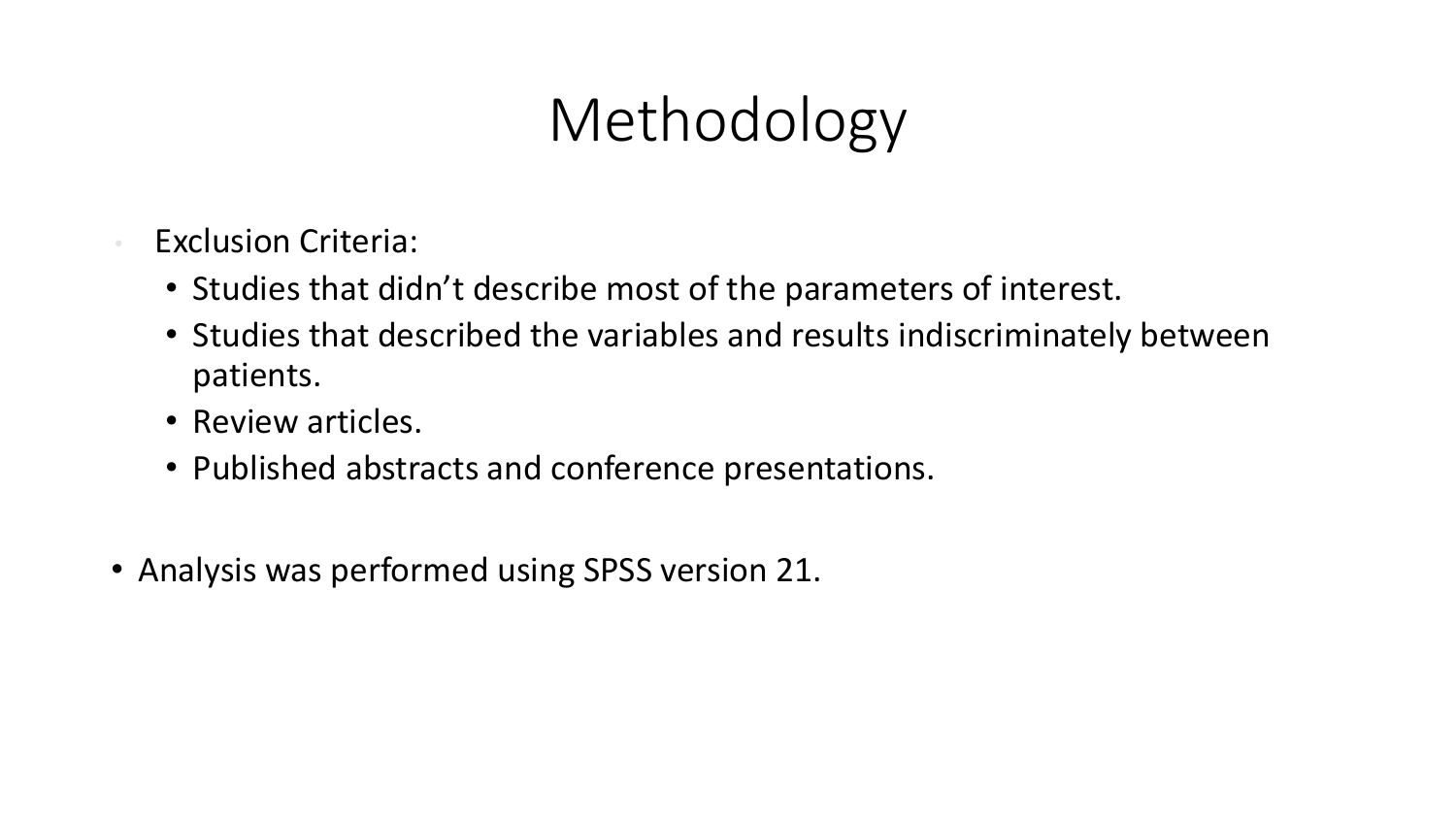## Methodology

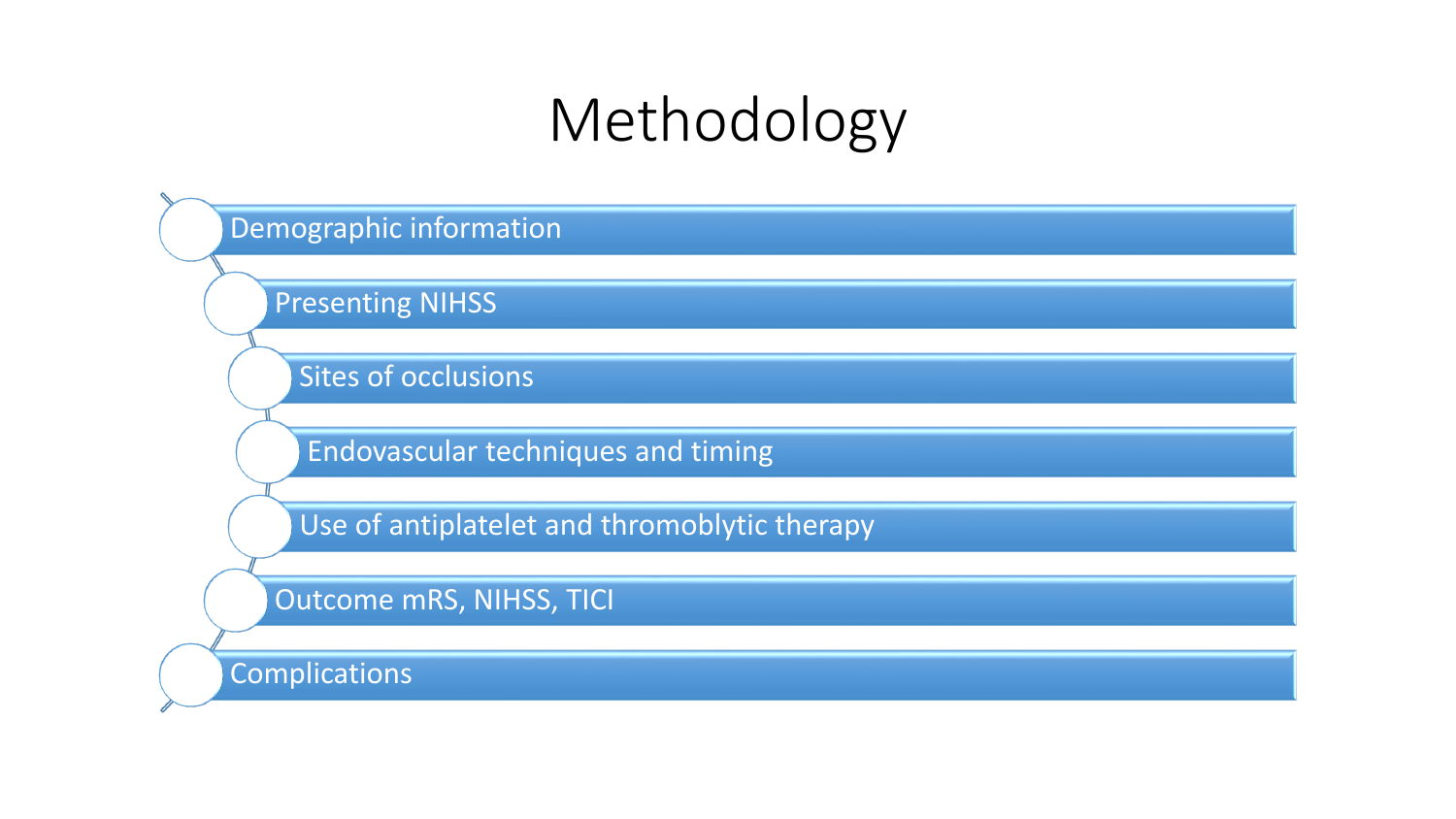### Results

- 9 studies were finally reviewed.
- 99 patients were included.
- Median age: 64 years (Range: 18-90)
- Male to female ratio: 3:1.
- Median NIHSS at the time of admission:  $16$  (SD  $\pm$  5.5).
- MCA was found to be the most common intracranial occlusion site associated with the ipsilateral extracranial carotid artery stenosis/occlusion.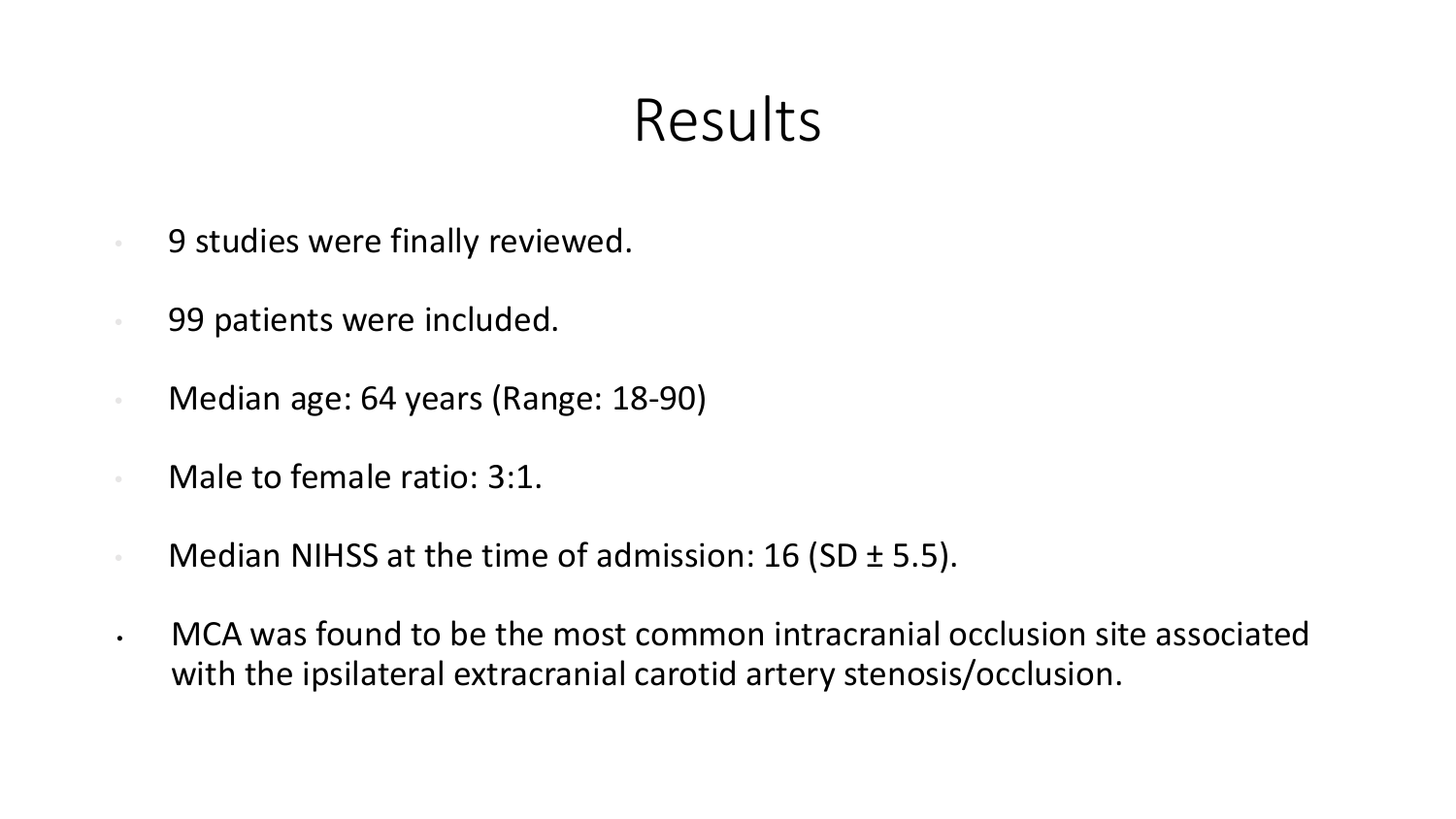### Results

- Mean time from onset of symptoms to recanalization: 412 minutes. (Range: 120-1574)
- Mean time from groin to recanalization: 83 minutes. (Range: 14-180)
- Mean outcome mRS:  $2.39$  (SD  $\pm$  2.2).
- Overall, 61.9% of patients had mRS of  $\leq$  2 at 90 days.
- 81.25% of patients who had mRS of ≤2 had groin to recanalization time of less than 90 minutes compared to longer procedure time (**p-value: 0.018**).
- 60.5% of patients who received IV tPA had mRS ≤2 , while 52.2% of patients who didn't receive IV tPA had similar end results. (**p-value: 0.14**)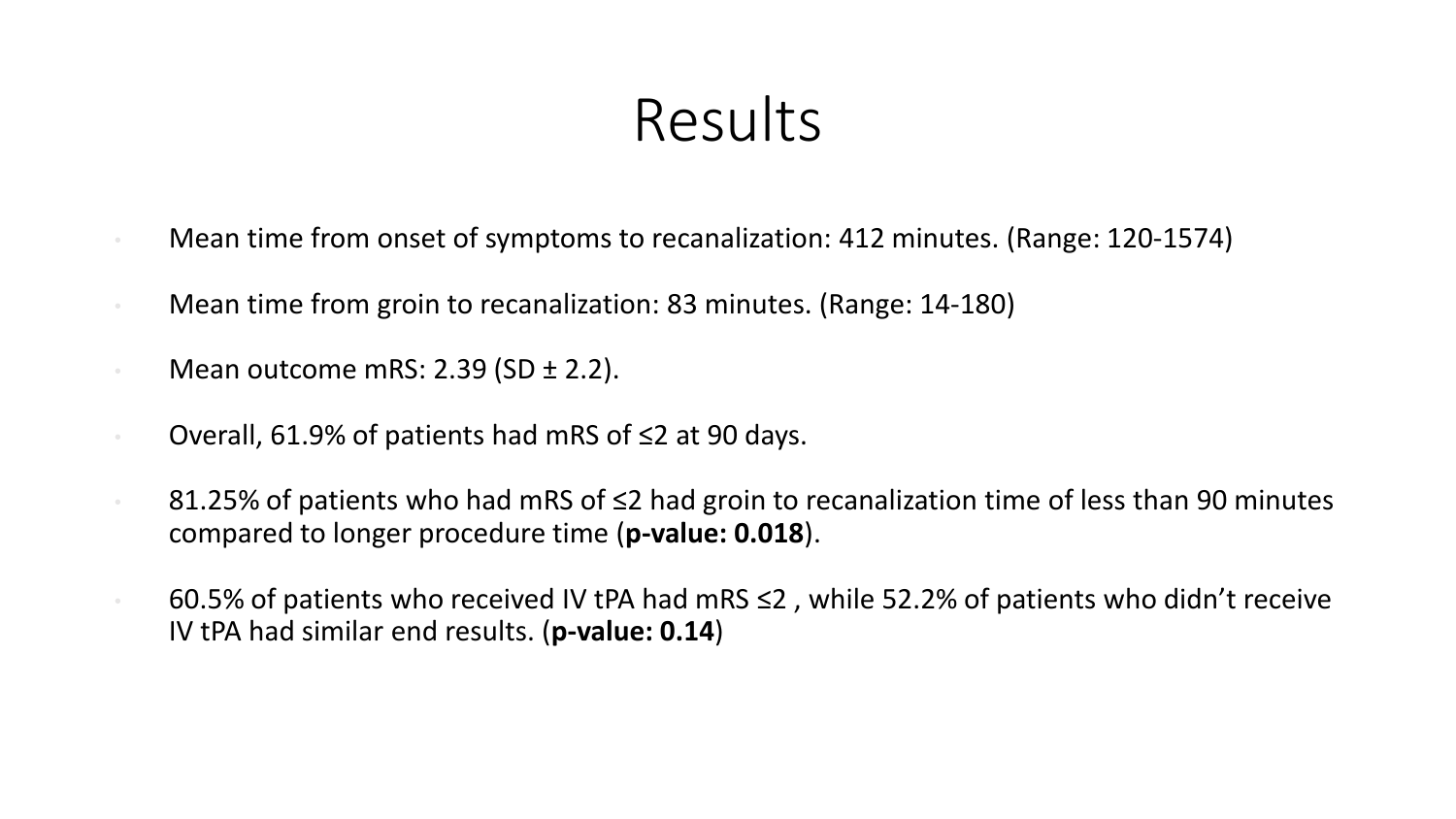### Results

- 7% of patients underwent retrograde approach. 85.7% of them had outcome mRS of ≤2 compared to 60% of patients with anterograde approach **(p-value: 0.016).**
- Overall, 77.8% of the patients had TICI scale of  $\geq 2b$ .
- 95.8% who received intravenous t-PA had TICI scale of ≥2b while 75.7% who did not receive IV t-PA had same TICI scale (**p-value: 0.041**).
- The most common reported complication was cerebral hemorrhage in 13.9% of patients.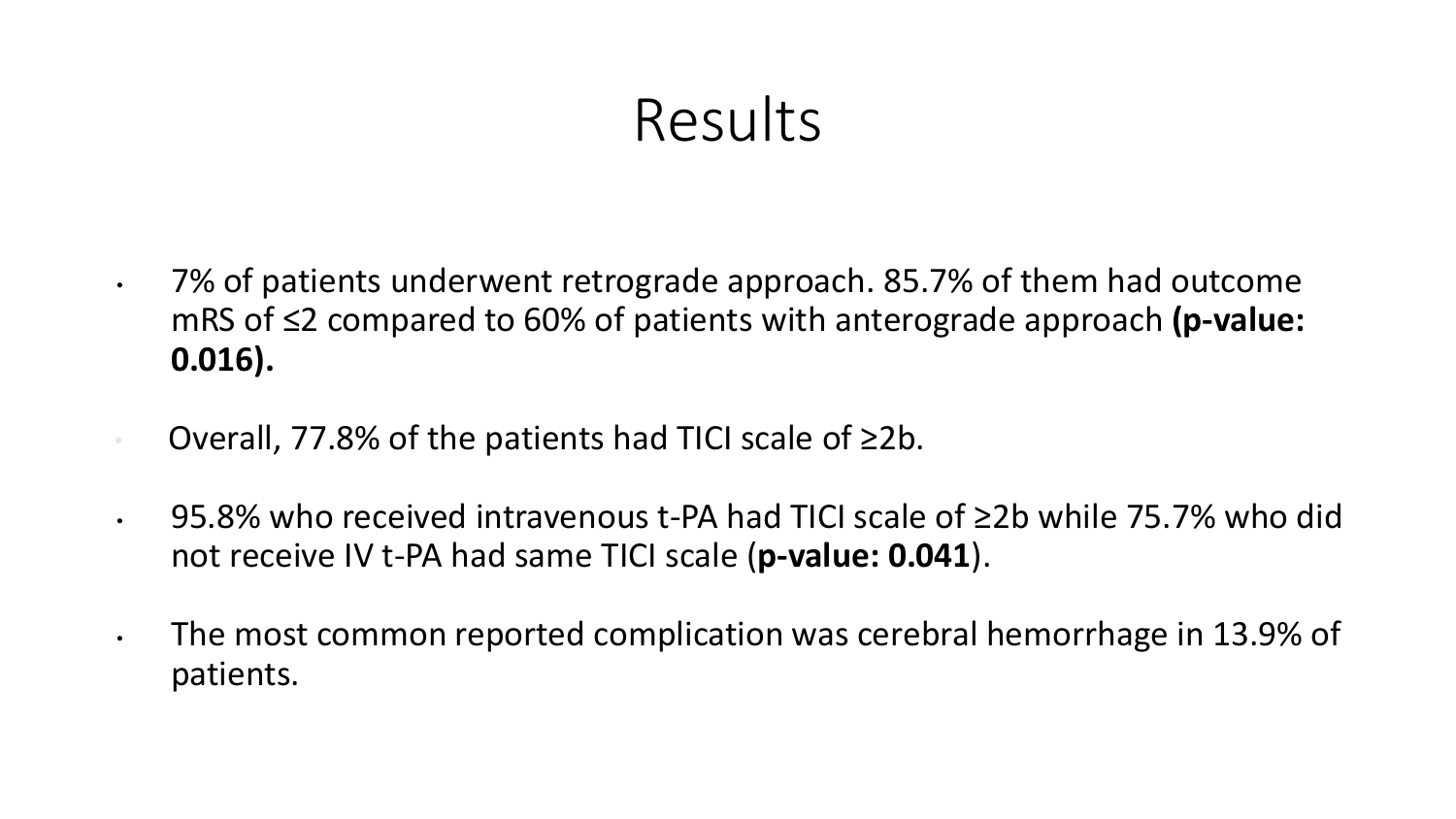### Discussion and Conclusion

- Tandem occlusion is a challenging condition to manage.
- Recently, Endovascular treatment have shown promising results.
- However, controversies are present around which endovascular technique to use.
- Our study have shown than groin to recanalization time of less than 90 minutes and the retrograde approach have shown to be favorable prognostic factors based on mRS.
- The use of IV t-PA has been associated with higher TICI scales but did not show statistically superior prognosis.